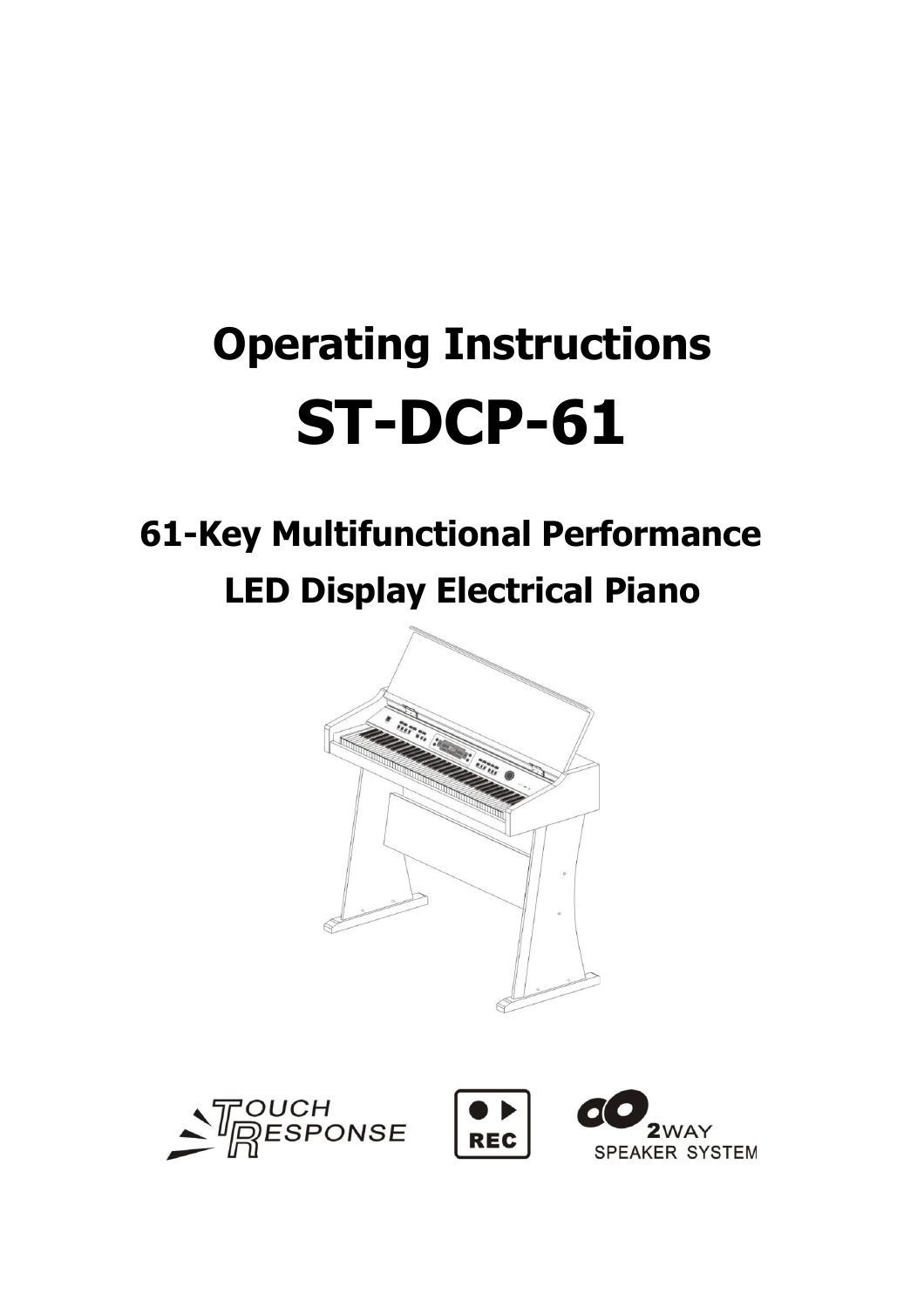# **Caution**

Be sure to follow the below warnings to avoid hurting yourself or others and to avoid damage to the equipment.

# **Warning: ------------------------------------------------------------**

- Do not disassemble or modify this instrument. Otherwise, Electric shock, burns, or other harm may be incurred. For all internal inspections and repair, be sure to take this unit to a qualified professional.
- If any wear or damage occurs to the power cord or plug, or you experience any power failures, or you smell an unusual odor, you should immediately turn off the power, remove the plug, and contact your local technician.
- Before cleaning your electric keyboard, be sure to power off and unplug the power cord. Do not operate with wet hands and do not wipe and clean the piano with a corrosive solvent.
- Do not mount the electrical piano on a mobile stand, slanted, or otherwise unstable surface. Otherwise, the piano may fall causing damage to the piano or harm to the user. Be sure to secure the electric piano to the stand with the provided screws.
- Keep the electric piano from rain, wet places, or areas of high humidity. Do not place the following items on the electric piano:
	- o Containers full of water or other liquids.
	- o Small Metal Objects that can fall into the piano, such as hairpins, sewing needles, coins.
	- o Open flames.



- Avoid placing the piano in the following places to prevent the surface and internal components of the piano from damage:
	- o Places of high humidity and dust
	- o The kitchen or any other place with fumes.
	- o In places of direct sunlight or anywhere else that may cause the instrument to become too hot.
	- o Near other electronic appliances, such as the TV, radio, speakers, etc. To avoid electrical noise disturbances.
- Do not place heavy items on the piano and do not press any buttons or keys too hard.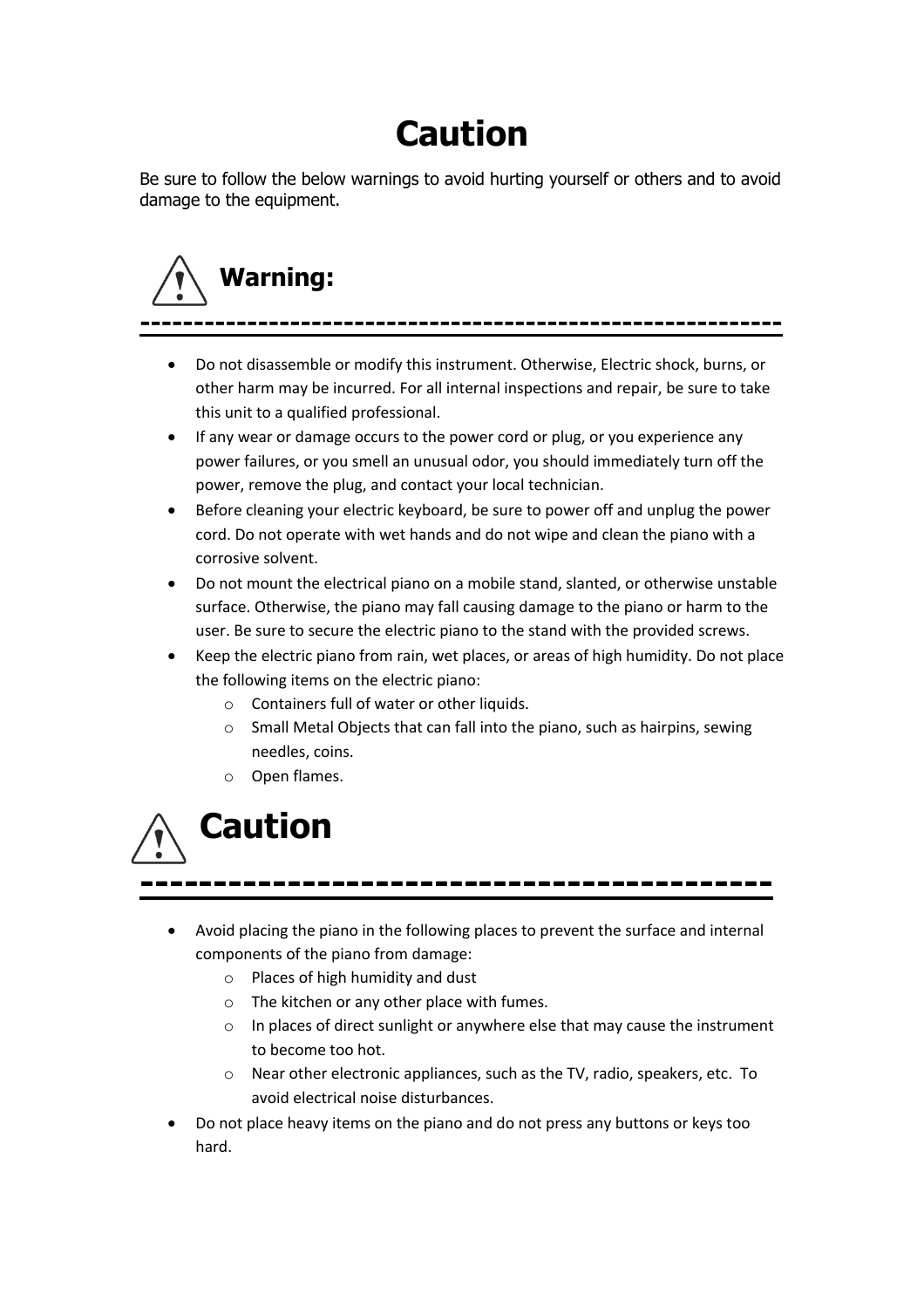- When not using the piano for long periods, please remove the plug. When removing the plug, be sure to pull it out by the plug and not the wires.
- Be sure to follow all instructions when installing the rack. Make sure to fasten all screws and fasteners.
- When moving the electric piano, lift with at least two people. If you try to move the piano on your own, you may strain yourself or cause damage to the piano.
- Be sure to regularly check that screws remain fastened.
- Do not place power cord near high sources of heat. Avoid over wrapping the power cord. Do not place anything heavy on power cord, and do not place the power cord where people walk.
- Do not play music too loudly for extended periods of time. Be careful with headphones, as loud music will hurt your ears.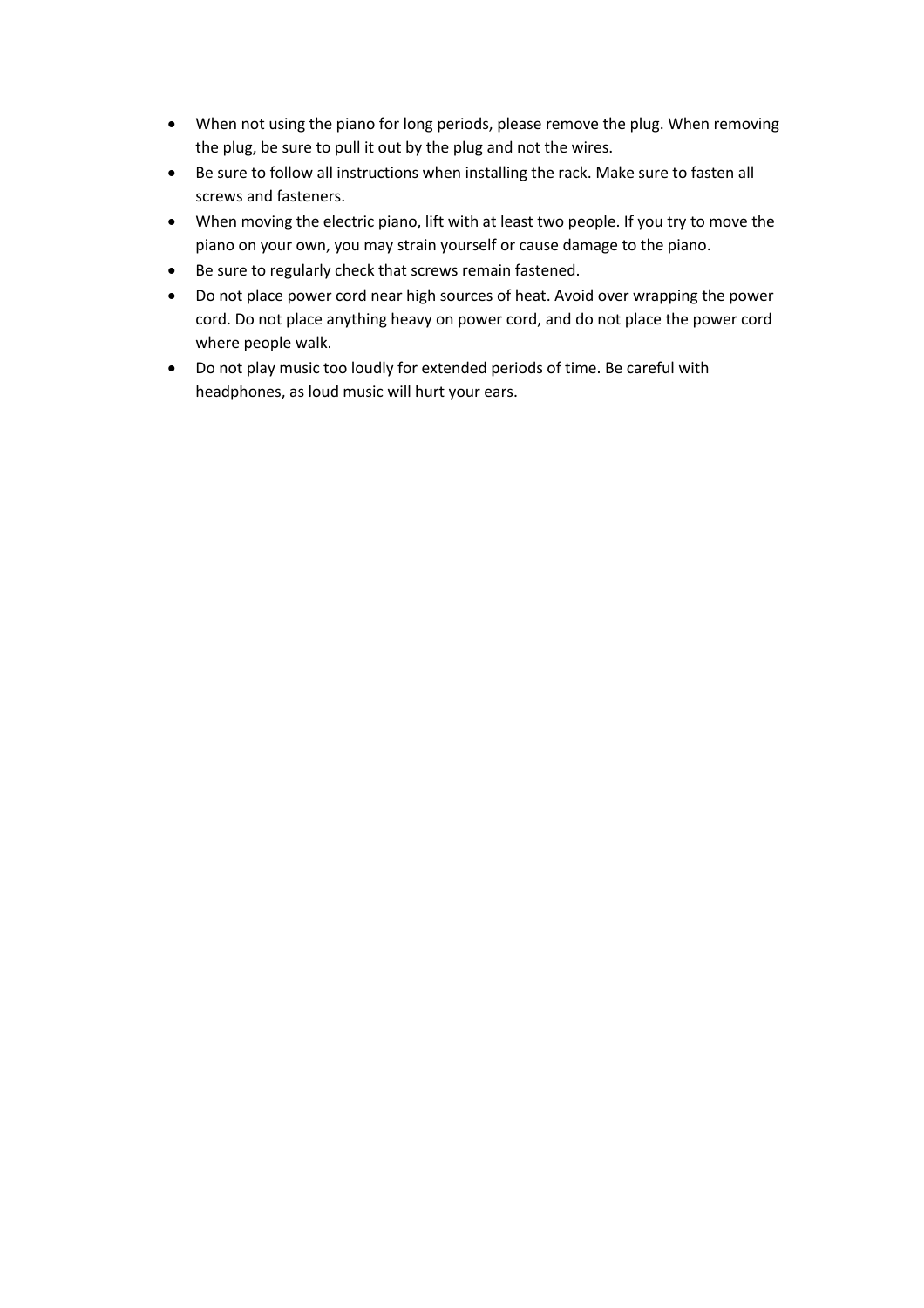# **Table of Contents**

| $1_{\sim}$      |  |
|-----------------|--|
| $2_{\sim}$      |  |
|                 |  |
| $1_{\sim}$      |  |
|                 |  |
| $1_{\sim}$      |  |
| $2_{\rm x}$     |  |
| 3.              |  |
|                 |  |
| 1               |  |
| $2_{\sim}$      |  |
|                 |  |
| $1_{\sim}$      |  |
|                 |  |
| $1_{\sim}$      |  |
| 2,              |  |
| 3.              |  |
| $4\overline{ }$ |  |
| 5 <sub>1</sub>  |  |
| 6 <sub>1</sub>  |  |
| 7.              |  |
|                 |  |
| $1_{\sim}$      |  |
| 2 <sub>1</sub>  |  |
| 3 <sub>1</sub>  |  |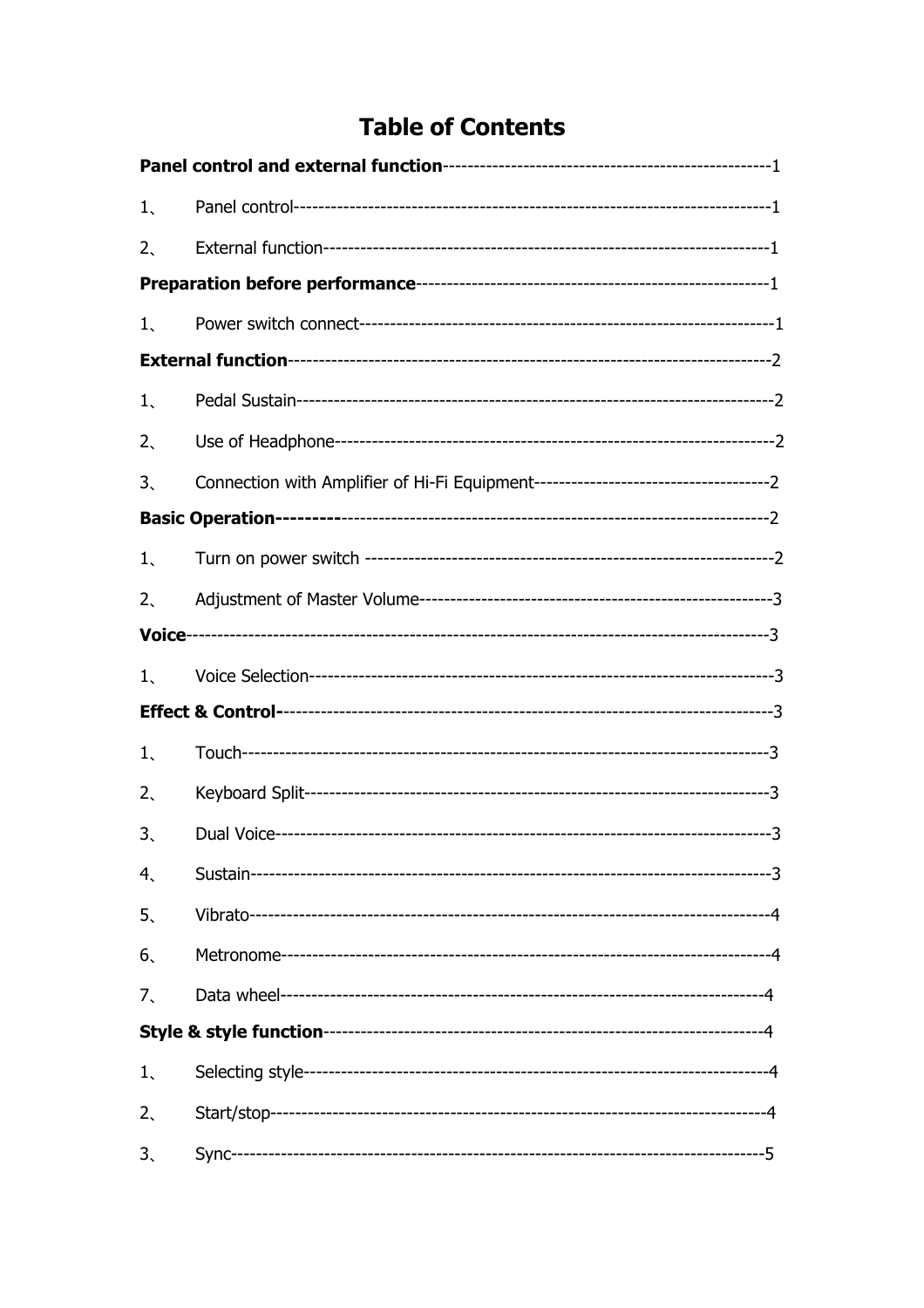| 4,         |  |
|------------|--|
| 5.         |  |
| 6.         |  |
| 7.         |  |
| 8.         |  |
|            |  |
| $1_{\sim}$ |  |
| 2.         |  |
| 3.         |  |
|            |  |
| $1_{\sim}$ |  |
| 2.         |  |
|            |  |
|            |  |
| $1_{\sim}$ |  |
| 2.         |  |
|            |  |
|            |  |
|            |  |
|            |  |
|            |  |
|            |  |
|            |  |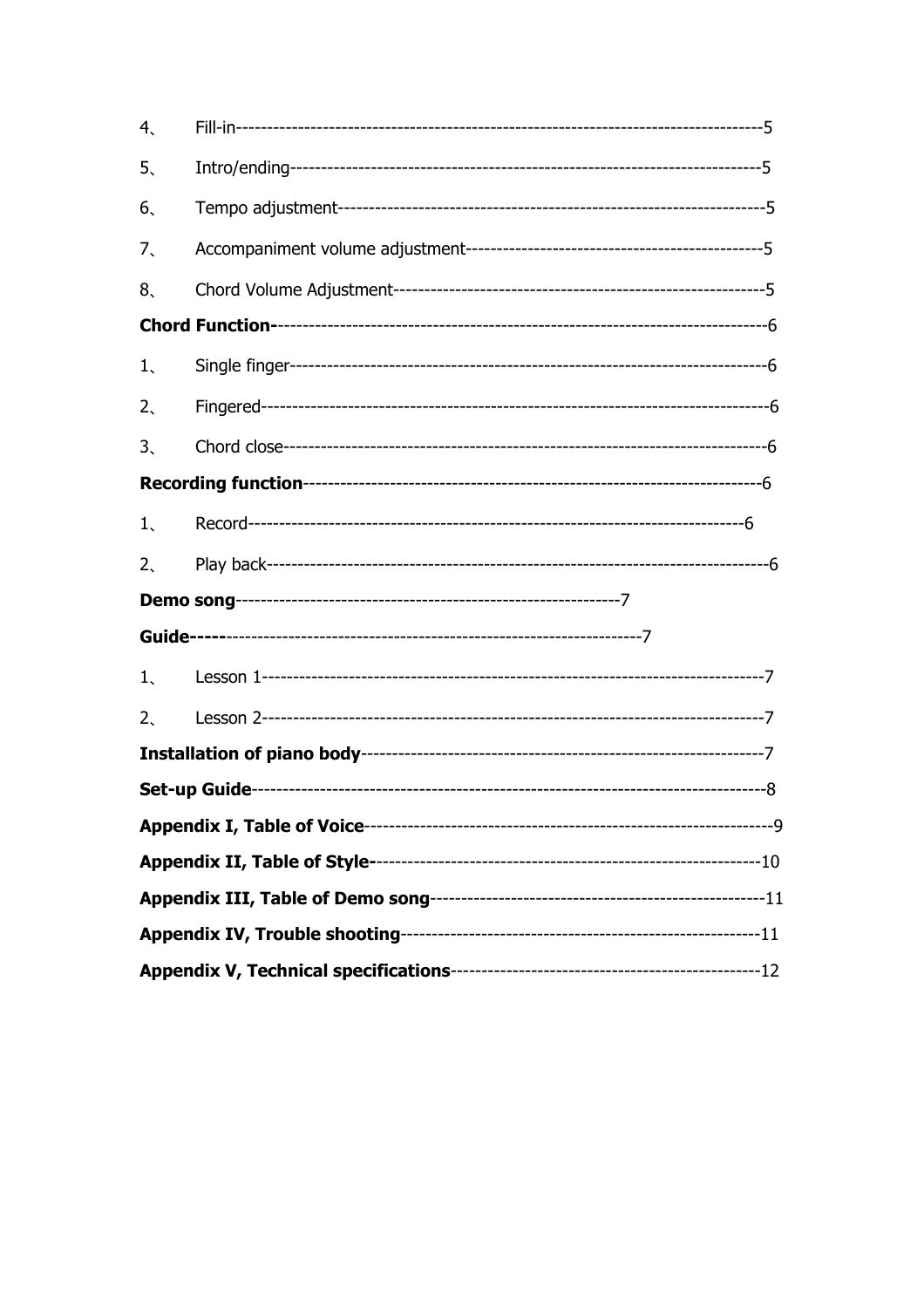# **01 Panel Control and External Function**

# **1. Panel Control**



# **Preparation before performance**

## **Power connection**

1.First Make sure whether the power switch is in the OFF position. If not, switch to OFF position.

2.Connect power cord: Insert power cord in power socket.



**★Caution**: When you are not using this piano, you

should remove the plug from the power socket to avoid damaging the piano parts or from the piano being powered on for long periods of time.

**Caution** 

•Be sure power voltage is AC  $110V+10%$ , Too high or low of Voltage will cause the damage to the electrical piano.

•Do not pull out power cord from power socket when the power is on.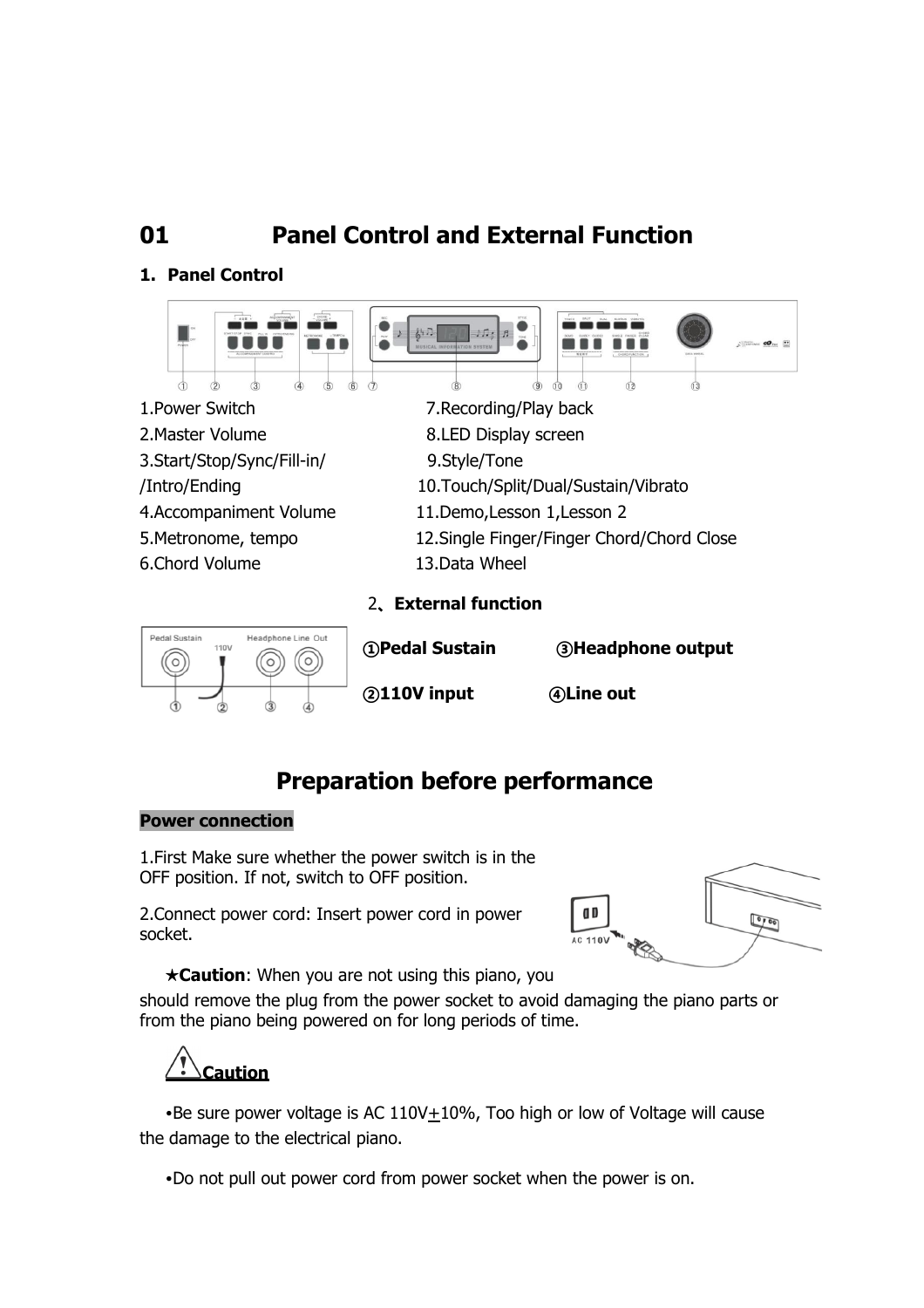•Fuse replacement shall only be made by qualified person.

# **02 Preparation before performance**

# **External Function**

1. Use of Sustain Pedal:

 The function of sustain can produce natural sustain by stepping upon sustain pedal when you perform. Please insert the plug of sustain pedal into SUS PEDAL jack. You can open/close the sustain function.



2. Use of headphone:

 Insert headphone plug into "HEADPHONE" jack in the rear of electrical piano. At the same time, internal speaker cuts off automatically. It does not interfere with "Line Out" if you use headphone during performance.



3. Connection with Amplifier or Hi-Fi Equipment:

 This electrical piano has built-in speaker system. It can be connected to any other external amplifier or speaker system. First turn off the power of electrical piano and external equipment, then insert one end of stereo audio cable into LINE IN or Aux IN jack of other hi-fi equipment and insert the other end into LINE OUT jack in rear panel of electronic piano.



**Notice**: All the above external components are not included with this product.

# **Basic Operation**

## III.Basic Operation

## 1. **Turn on power**:

 Press [POWER] button to turn on power, press it again to turn off power of electrical piano.

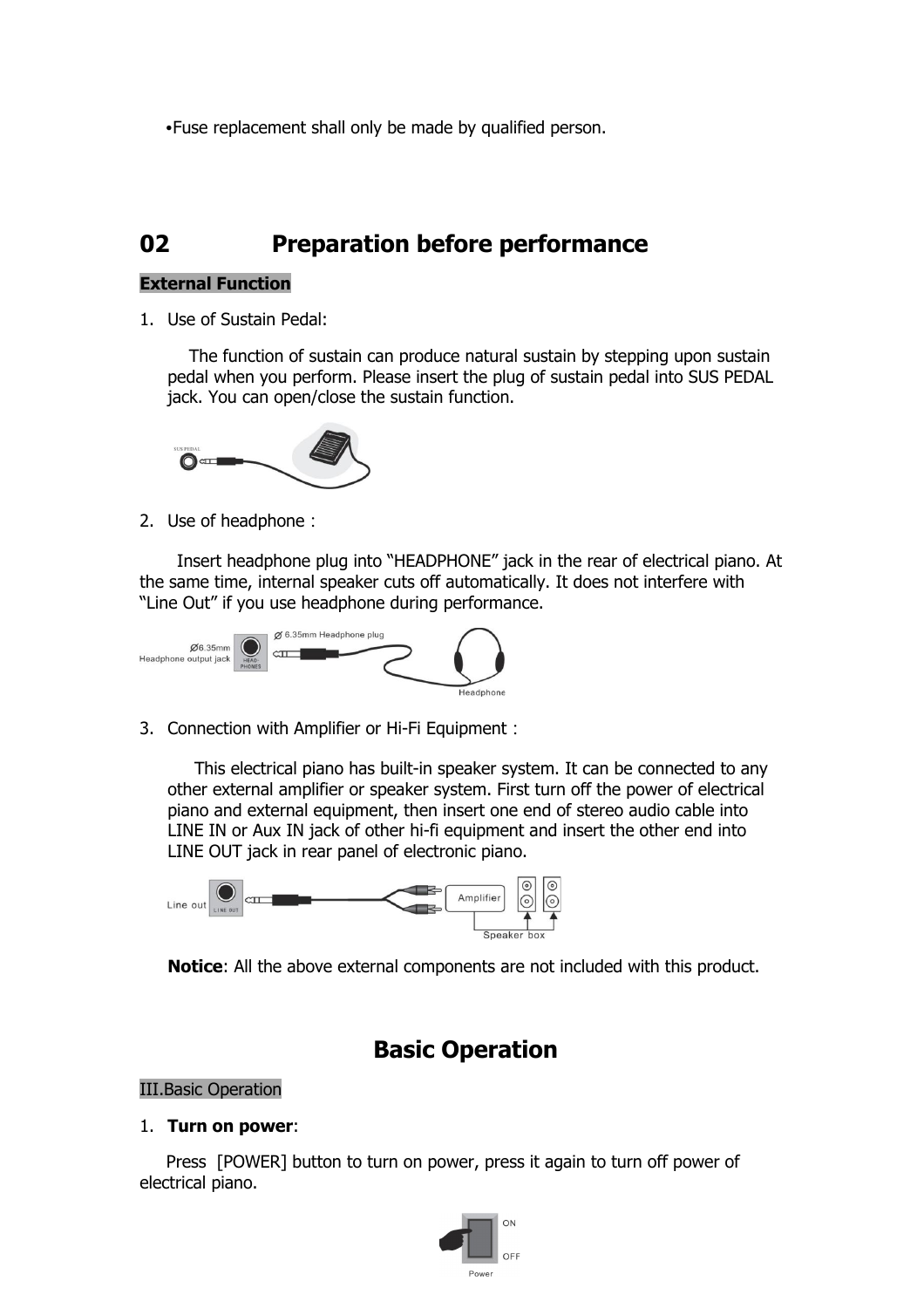# **03 Basic Operation**

# **2.Master Volume** :

 Press [MASTER VOLUME] "+,-"button, To adjust the volume of the piano. You can also use data wheel rotary button to adjust. The default Volume is 14, When the electrical piano is open.



## VOICE

1.Voice Selection:

 Press the voice button to enter into the tone settings use the "Data Wheel" to cycle through different voice options

RHYTHM

VOICE

### Effect & Control

1. Touch:

 This electrical piano is touch responsible. When the piano is on, touch response function starts automatically. When you play keys with different velocity, the electrical piano will play different volumes. Press [TOUCH] button, the touch function exits and keyboard touch was canceled. Press [TOUCH] button once again to restart touch function.



## 2. KEYBOARD SPLIT:

 Press [SPLIT] button, from the left 24th key, the keyboard Forms left and right two tone keyboards. In 'voice' mode, use data wheel button to adjust voice for the right key zone.



3. Dual Voice:

 Under normal status, press [DUAL] button to enter the mode of "dual voice." Namely each note is composed of two voices. The first voice is the voice before you pressed dual voice button, and the second voice is the selected voice after pressed dual voice button.



4. Sustain:

 Press [SUSTAIN] button to start sustain function. It will produce prolonged effect if you play with B/W keys at the same time. Press [SUSTAIN] button once again to exit the function.

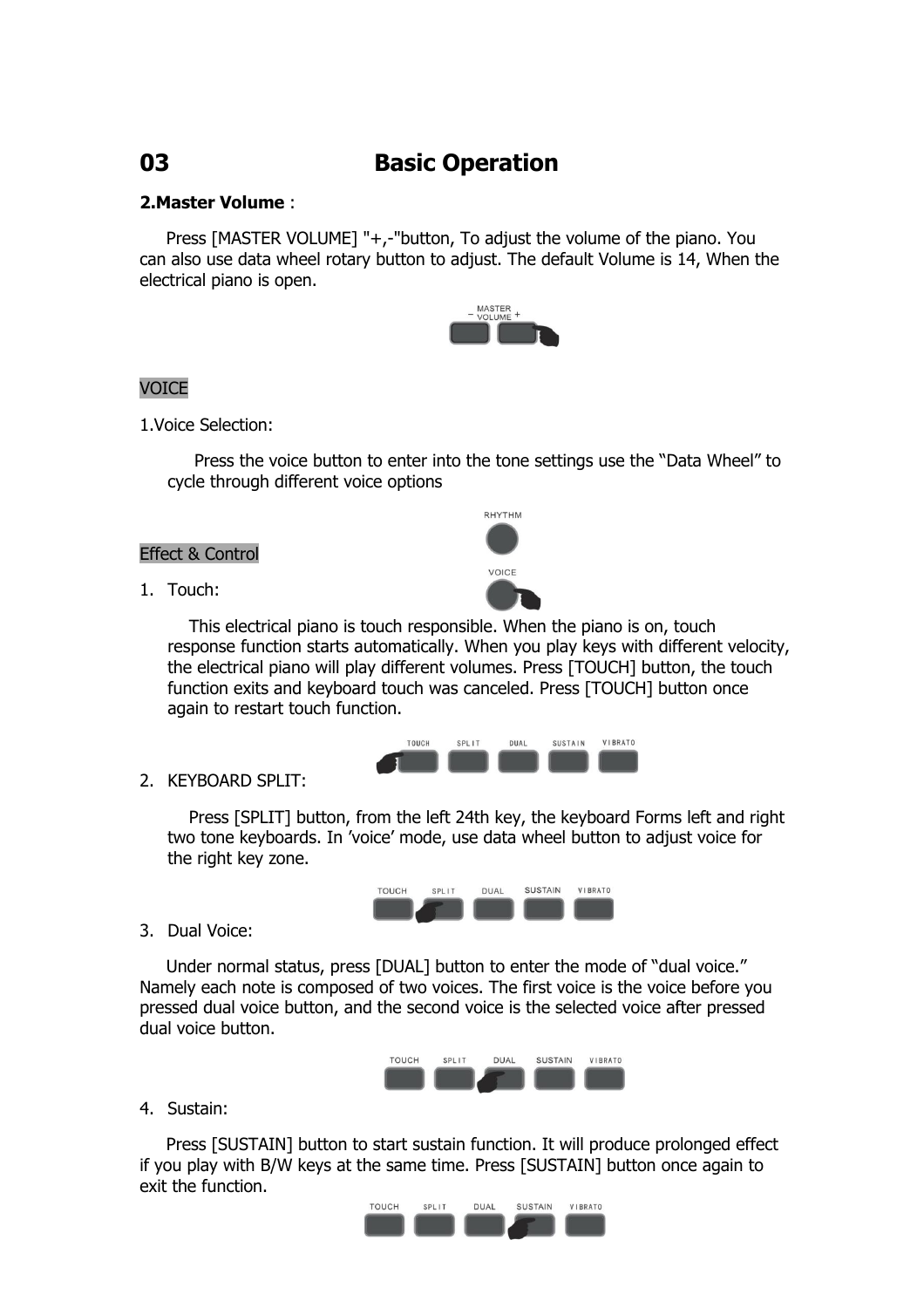# **04 Basic Operation**

# 5. Vibrato:

 Press [VIBRATO] button to start vibrato function. It will produce the aquiver effect tone if you play with B/W keys at the same time. Press [VIBRATO] button again to exit the function.



# 6. Metronome

Press [METRONOME] button, the tick-tock beat sound will occur. There are four kinds of beats that can be chosen. Press this button again, to cycle through the kind of beats. The LED has the relative display. Press [START/STOP] button to exit this function.



7. Data Wheel:

The Data wheel can adjust your own favorite voice or style conveniently during performance, the LED has the relative display when the Data wheel was rotated as to you can choose the voice or style you want. Users also can adjust the volume (Press the volume button firstly, rotate the data wheel, the LED has the relative display)



# Style & Style Function

1. Selecting Style:

This electrical piano has 128 kinds of style for your choice. For style table, please refer to detailed Appendix. Press [STYLE] button to enter Style selection function. LED displays current style number. To select style 001-128, Use data wheel to choose.



2. Start/Stop:

In default status when the piano is open, press the[START/STOP]button to play STYLE. Press [START/STOP]button again, It can exit other functions.

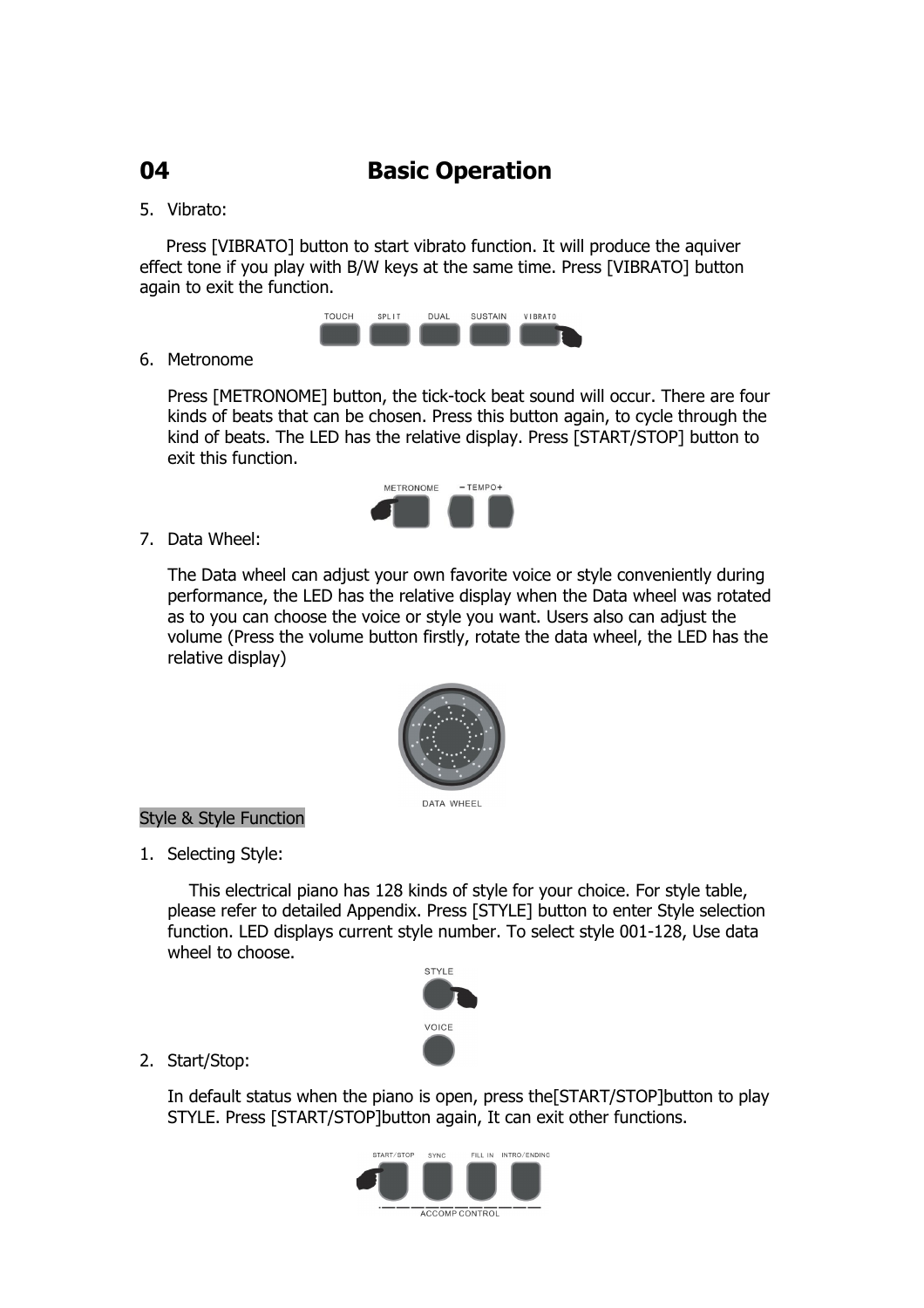3. Sync Function:

Press [SYNC] button to start sync accompaniment function and press any key of 19 keys in left hand to start style synchronously. If chord function is started, press relevant key of 19 keys in chord area to start auto chord synchronously. If a style is being played. Press [SYNC] button to stop style and start sync accompaniment function. If sync function has been started, press [SYNC] button to exit sync function.



4. Fill-lN:

Press [FILL-IN] button to insert a intermezzo during style playing as to enhance the performance effect, then play based on the original style.



5. Intro/Ending:

When you press [INTRO/ENDING] button, an intro will be played, and then it continues to play after restored to the normal style, when you press [INTRO/ENDING] button during style playback, the style playback will be finished after an ending is played.

6. Tempo Adjustment:



Press [Tempo]  $+/-$  buttons, it can adjust the playing tempo of "style", "metronome", and "demo song." the adjustment range is 30-240 bpm. The default setting is "120" after the power is on.



7. Accompaniment volume adjustment:

The default Accompaniment Vol is 16, you can adjust Accompaniment Vol by pressing [Accompaniment]+ or - button. The LED has the relative display when you adjust. The system will restore the default Accompaniment Vol automatically if you press the Accompaniment Vol+/- button at the same time. The default settings is 16 after the power is on.



8. Chord Volume Adjustment:

 The default Chord Vol is 16, you can adjust Chord Vol by pressing [CHORD VOL]+ or- button. The LED has the relative display when you adjust. The system will restore the default Chord Vol automatically if you press the [CHORD VOL] +/ button at the same time. The default settings are 16 after the power is on.

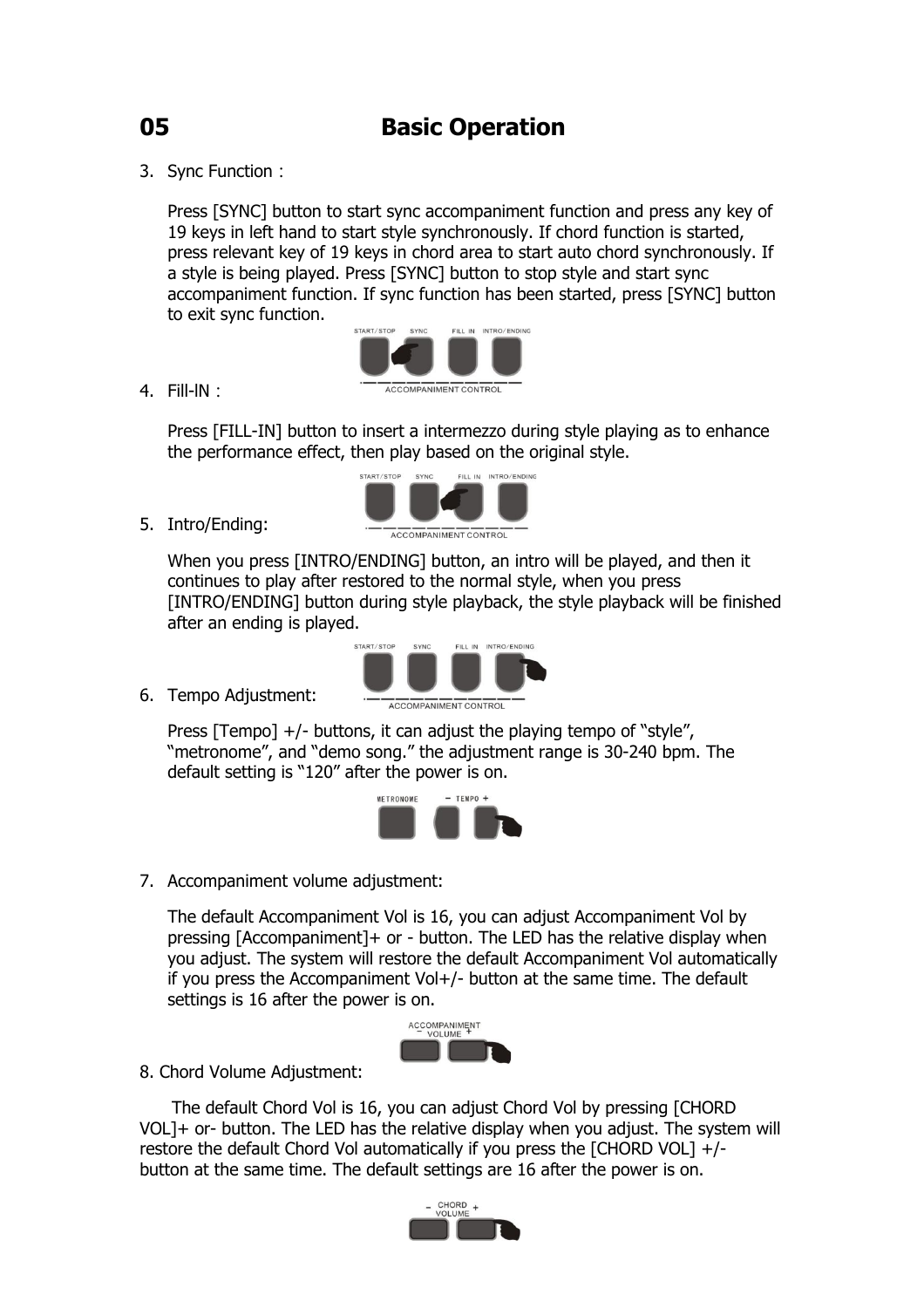# Chord Accompaniment

1. Single Finger:

When style is started, press [SINGLE FINGER] button to enter the function of single finger auto chord. Now in chord area  $1 \sim 19$ , keys, apply different fingerings to hear different chord/Accompaniments. Press [START/STOP] button to exit this function.



2. Fingered:

When style is started, press [FINGER CHORD] button to enter the function of finger auto bass chord. Now in chord area 1-19, keys apply different fingerings to hear different chord accompaniments. Press [START/STOP] button to exit this function.



3. Chord Clear:

 Under chord state, press [CHORD CLEAR] button to stop chord accompaniment while style plays continuously.



## Recording Function

1.Press [RECORD] button to enter record model. You can hear metronome sound and the default settings tempo is 120. Now press any button or drum key to start recording. The maximum recording time is 180 seconds. When the maximum recordings storage is full, the metronome will stop and recording cannot continue every time you press [Record]. The previous recording will be overwritten



2.Press [PLAY] button to begin playing records.

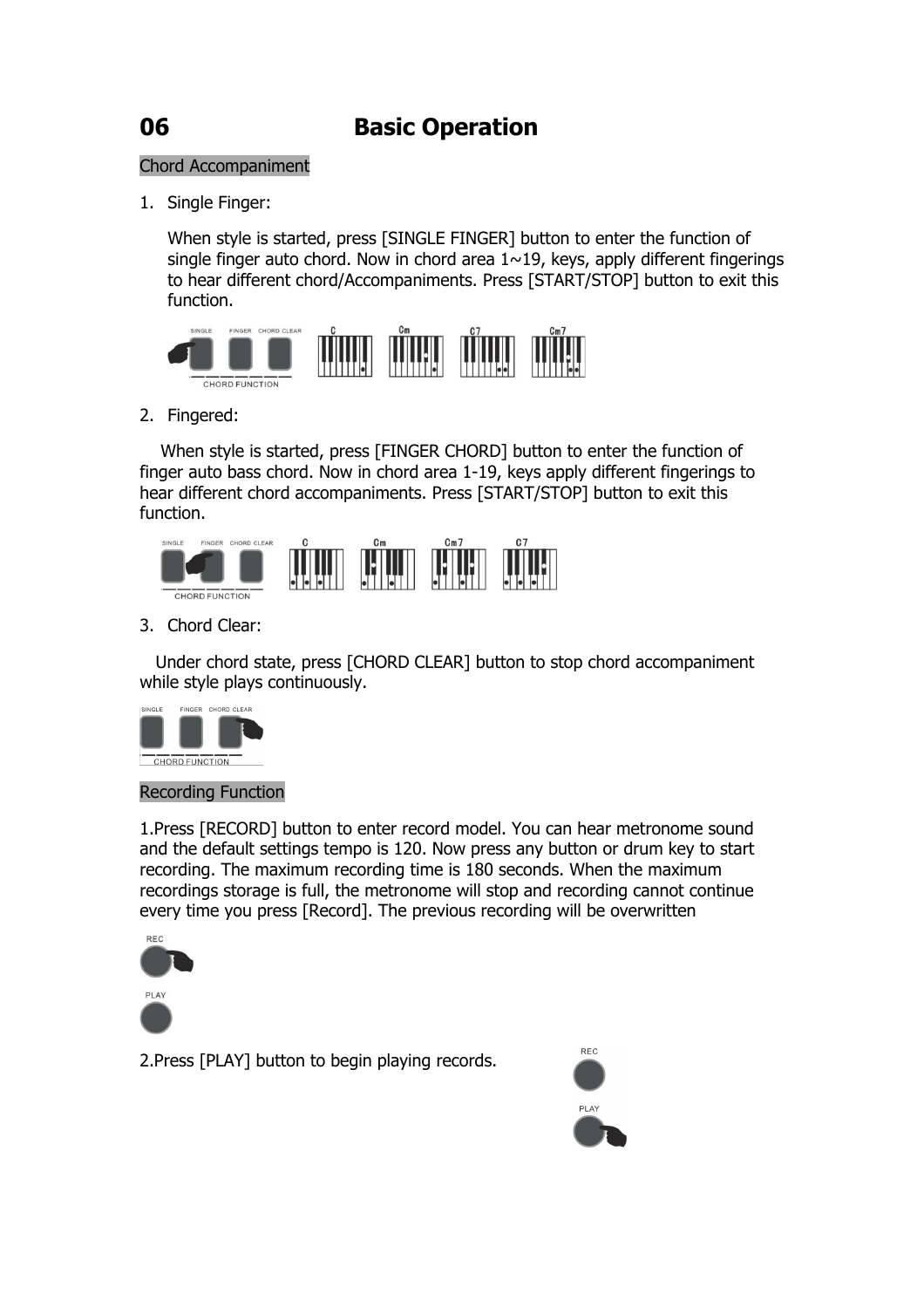# **07 Basic Operation**

# **Demo song playing**:

Press [DEMO] button to play song. Press this button again, It will play the next song. (Please refer the  $11<sup>th</sup>$  page DEMO Appendix). Press [START/STOP] button, the Demo song play will stop.



## Intelligent guide:

1. Lesson-1:When you press any button for learning, no matter whether the performance is right or wrong. It will produce the correct melody notes, and repeats its performance that is one button one note model.



2. Lesson-2:the master volume will be closed over when you play the piano key and follow the Piano key notes. The master volume will recover the song performance of playing the piano key if you don't play the piano key for 3 seconds



Press [GUIDE] button to enter guide model and press white keys to choose different songs. Press this button again, exits guide function. The current voice can be changed if you press voice button and adjust the data wheel in the course of playing.

## Installation of piano body:

- 1. As shown in the figure, using 2 pcs M6X50 screws and 2 pcs nuts, to assemble left foot and left support board then assemble the right foot and right support board. A total of 4 pcs M6X50 screws and 4 pcs nuts will be used totally in this step.
- 2. As shown in the figure, using 4 pcs M6X50 screws and 4 pcs nuts to connect and fix the left and right support legs to the middle support board.
- 3. As shown in the figure, mount the angle irons to the support legs using 12pcs 4x12 screws in the predrilled location.
- 4. Place piano body on angle irons and mount using 4 pcs m6x20 screws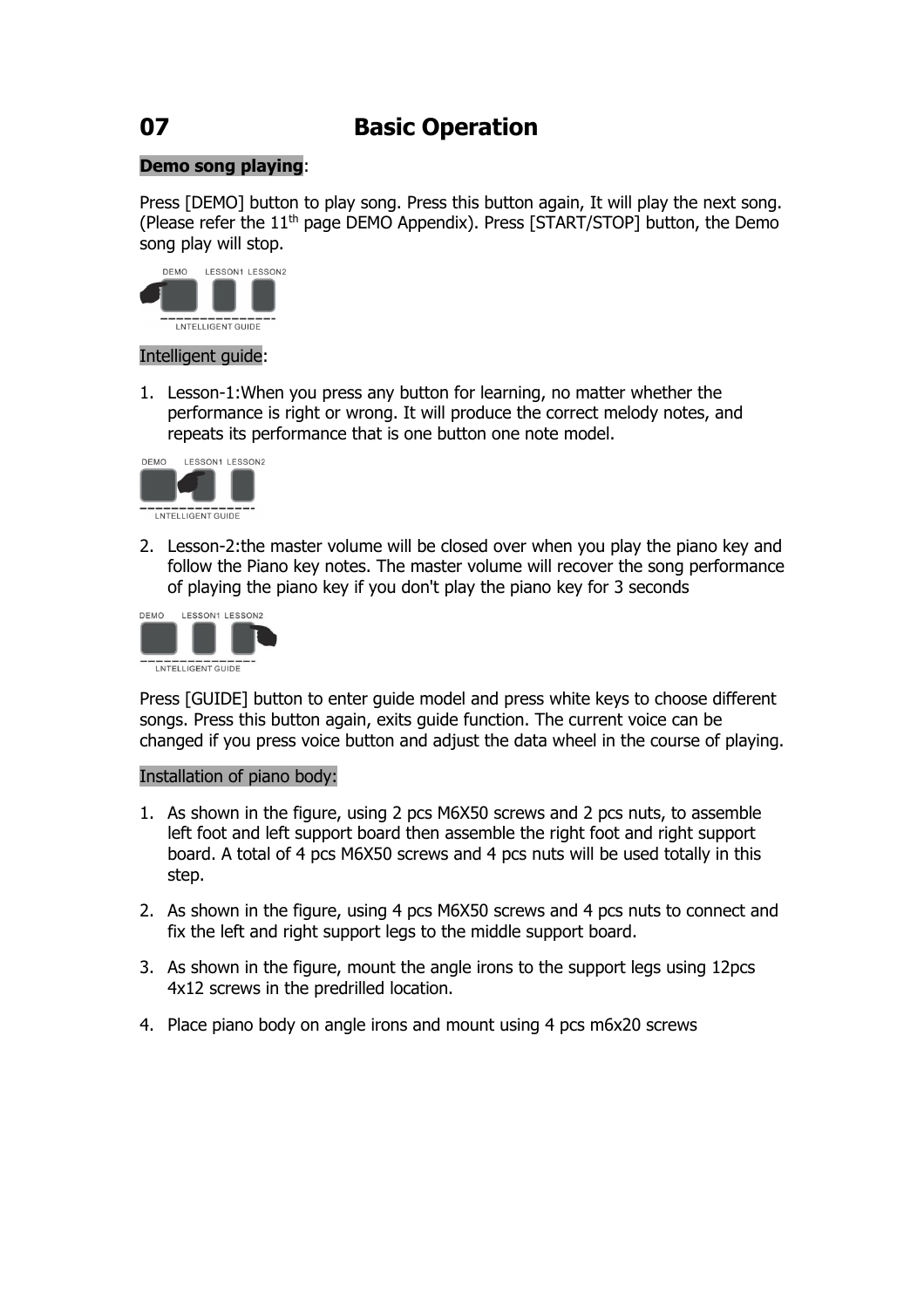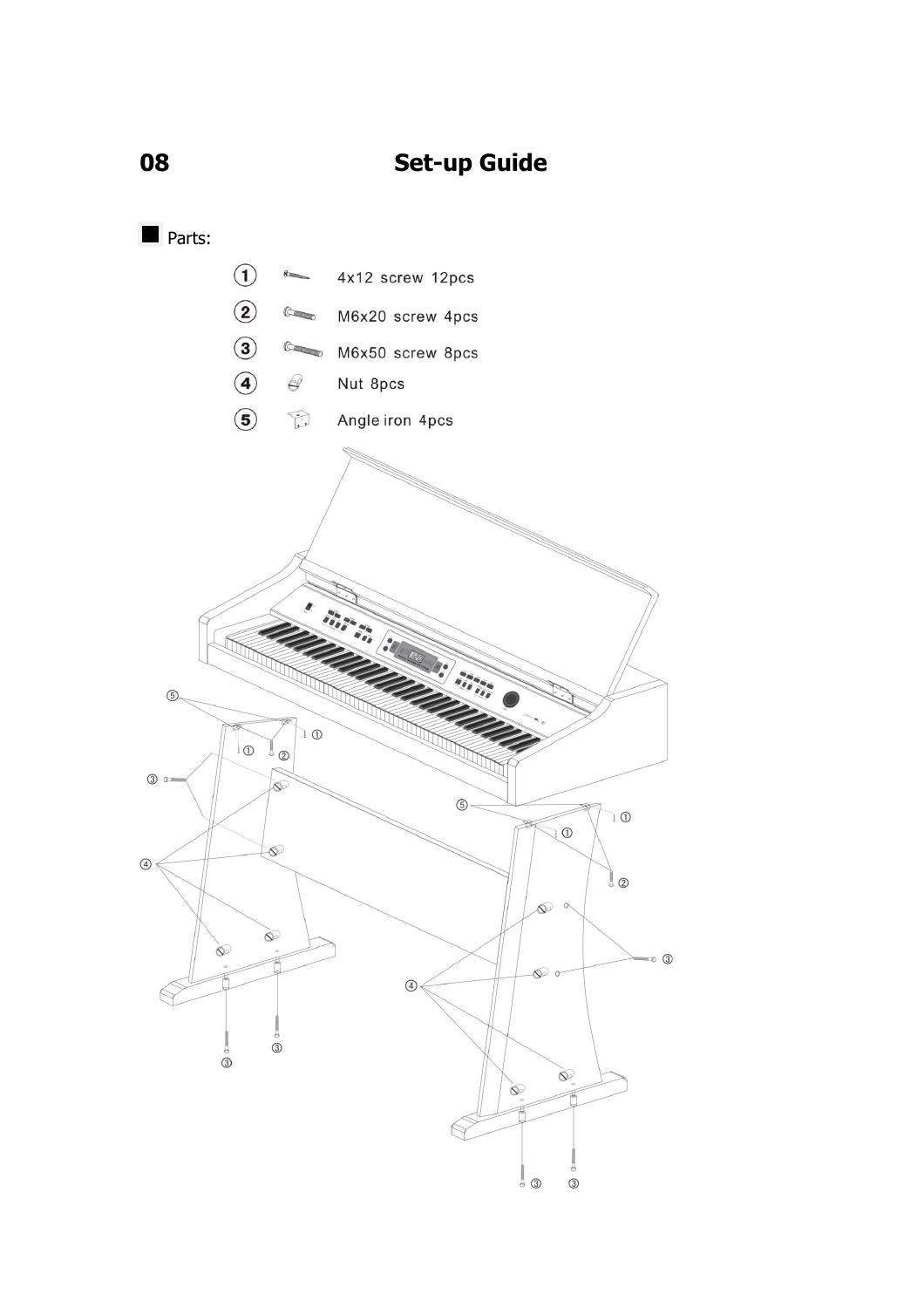# **09 Appendix I. table of Tone**

| NO. | <b>Name of</b>        | NO. | <b>Name of</b>              | NO.    | <b>Name of</b>           | NO. | <b>Name of</b>                |
|-----|-----------------------|-----|-----------------------------|--------|--------------------------|-----|-------------------------------|
|     | <b>Voice</b>          |     | <b>Voice</b>                |        | <b>Voice</b>             |     | <b>Voice</b>                  |
| 01  | Acoustic              | 35  | <b>Electric Bass</b>        | 69     | Oboe                     | 103 | <b>FX</b>                     |
|     | <b>Grand Piano</b>    |     | (Pick)                      |        |                          |     | 7(echoes)                     |
| 02  | <b>Bright</b>         | 36  | <b>Fretless Bass</b>        | 70     | English                  | 104 | $FX 8$ (sci-fi)               |
|     | Acoustic              |     |                             |        | Horn                     |     |                               |
|     | Piano                 |     |                             |        |                          |     |                               |
| 03  | <b>Electric Piano</b> | 37  | Slap Bass 1                 | $71\,$ | Bassoon                  | 105 | Sitar                         |
| 04  | Honky-tony<br>Piano   | 38  | Slap Bass 2                 | 72     | Clarinet                 | 106 | Banjo                         |
| 05  | Rhodes Piano          | 39  | Synth Bass 1                | 73     | Piccolo                  | 107 | Shamisen                      |
| 06  | Chorused<br>Piano     | 40  | Synth Bass 2                | 74     | <b>Flute</b>             | 108 | Koto                          |
| 07  | Harpsichord           | 41  | Violin                      | 75     | Recorder                 | 109 | Kalimba                       |
| 08  | Clavichord            | 42  | Viola                       | 76     | Pan Flute                | 110 | <b>Bagpipe</b>                |
| 09  | Celesta               | 43  | Cello                       | 77     | <b>Bottle Blow</b>       | 111 | Fiddle                        |
| 10  | Glockenspiel          | 44  | Contrabass                  | 78     | Shakuhachi               | 112 | Shanai                        |
| 11  | <b>Music Box</b>      | 45  | Tremolo<br><b>Strings</b>   | 79     | Whistle                  | 113 | <b>Tinkle Bell</b>            |
| 12  | Vibraphone            | 46  | Pizzicato<br><b>Strings</b> | 80     | Ocarina                  | 114 | Agogo                         |
| 13  | Marimba               | 47  | Orchestral<br>Harp          | 81     | Lead<br>$1$ (square)     | 115 | <b>Steel Drums</b>            |
| 14  | Xylophone             | 48  | Timpani                     | 82     | Lead<br>2(sawtooth       | 116 | <b>Wood Block</b>             |
| 15  | <b>Tubular Bell</b>   | 49  | <b>String</b><br>Ensemble 1 | 83     | Lead<br>3(calliope)      | 117 | Taiko Drum                    |
| 16  | Dulcimer              | 50  | <b>String</b><br>Ensemble 2 | 84     | Lead<br>4(chiff)         | 118 | Melodic<br>Tom                |
| 17  | Drawbar<br>Organ      | 51  | Synth Strings<br>1          | 85     | Lead<br>5(charang)       | 119 | Synth Drum                    |
| 18  | Percussive<br>Organ   | 52  | Synth Strings<br>2          | 86     | Lead<br>6(voice)         | 120 | Reverse<br>Cymbal             |
| 19  | Rock Organ            | 53  | Choir Aahs                  | 87     | Lead<br>7(fifths)        | 121 | Guitar Fret<br><b>Noise</b>   |
| 20  | Church<br>Organ       | 54  | Voice Oohs                  | 88     | Lead<br>8(bass+lea<br>d) | 122 | <b>Breath</b><br><b>Noise</b> |
| 21  | Reed Org              | 55  | Synth Voice                 | 89     | Pad 1(new<br>age)        | 123 | Sea shore                     |
| 22  | Accordion             | 56  | Orchestra<br>Hit            | 90     | Pad<br>2(warm)           | 124 | <b>Bird Tweet</b>             |
| 23  | Harmonica             | 57  | Trumpet                     | 91     | Pad 3(poly<br>synth)     | 125 | Telephone<br>Ring             |
| 24  | Tango<br>Accodion     | 58  | Trombone                    | 92     | Pad<br>4(choir)          | 126 | Helicopter                    |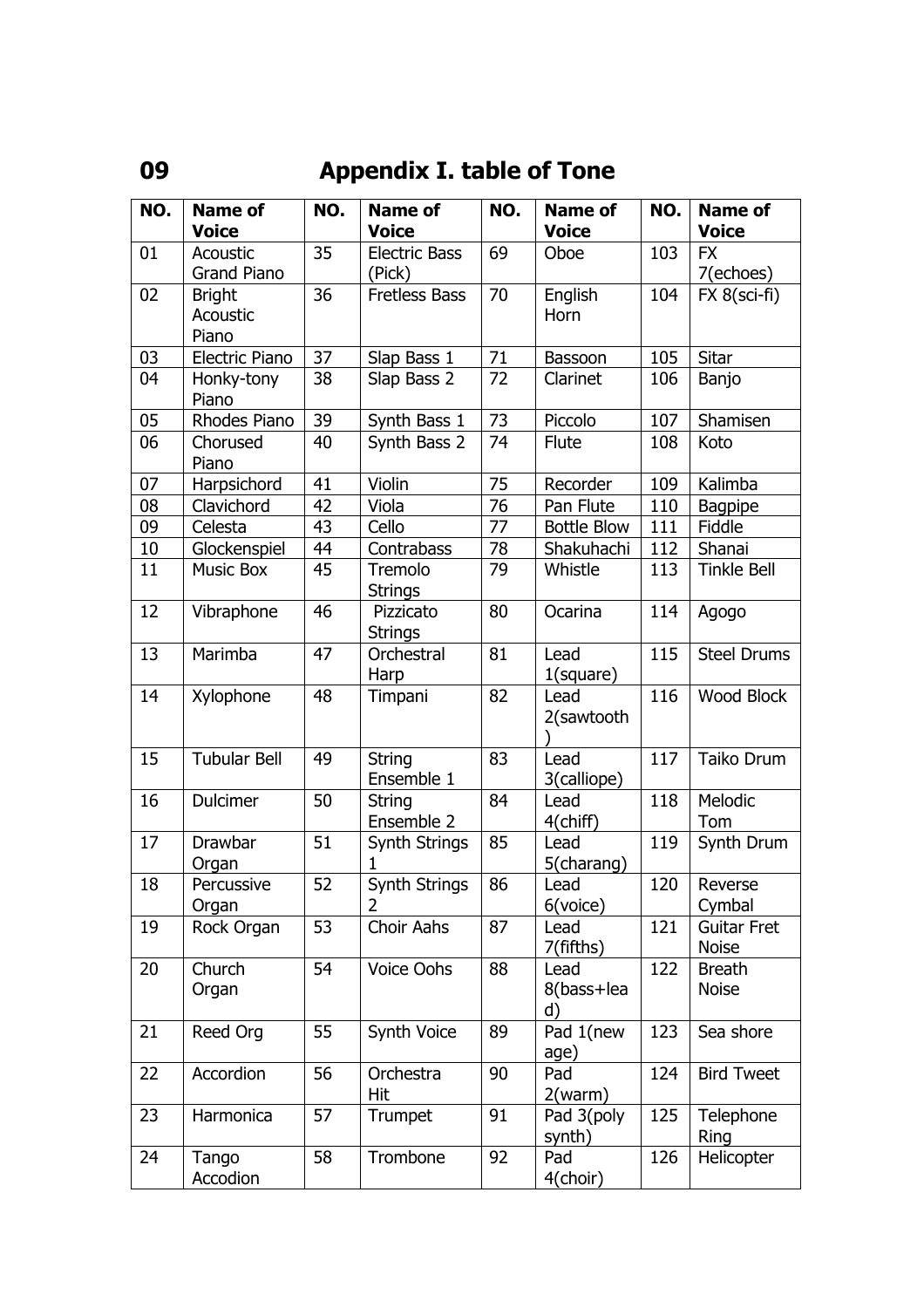| 25 | Acoustic<br>Guitar(Nylon)   | 59 | Tuba                    | 93  | Pad<br>5(bowed)     | 127 | Applause |
|----|-----------------------------|----|-------------------------|-----|---------------------|-----|----------|
| 26 | Acoustic<br>Guitar (Steel)  | 60 | Muted<br><b>Trumpet</b> | 94  | Pad<br>6(metallic)  | 128 | Gun shot |
| 27 | Electric<br>Guitar(jazz)    | 61 | French Horn             | 95  | Pad 7(halo)         |     |          |
| 28 | Electric<br>Guitar(clean)   | 62 | <b>Brass Section</b>    | 96  | Pad<br>8(sweep)     |     |          |
| 29 | Electric<br>Guitar(muted    | 63 | SynthBrass1             | 97  | FX1(rain)           |     |          |
| 30 | Overdrvien<br>Guitar        | 64 | SynthBrass2             | 98  | FX2(soundt<br>rack) |     |          |
| 31 | <b>Distortion</b><br>Guitar | 65 | Soprano Sax             | 99  | FX3(crystal         |     |          |
| 32 | Guitar<br><b>Harmonics</b>  | 66 | Alto Sax                | 100 | FX4(atmos<br>phere) |     |          |
| 33 | <b>Acoustic Bass</b>        | 67 | <b>Tenor Sax</b>        | 101 | FX5(brightn<br>ess) |     |          |
| 34 | Electric<br>Bass(finger)    | 68 | <b>Baritone Sax</b>     | 102 | FX6(goblins         |     |          |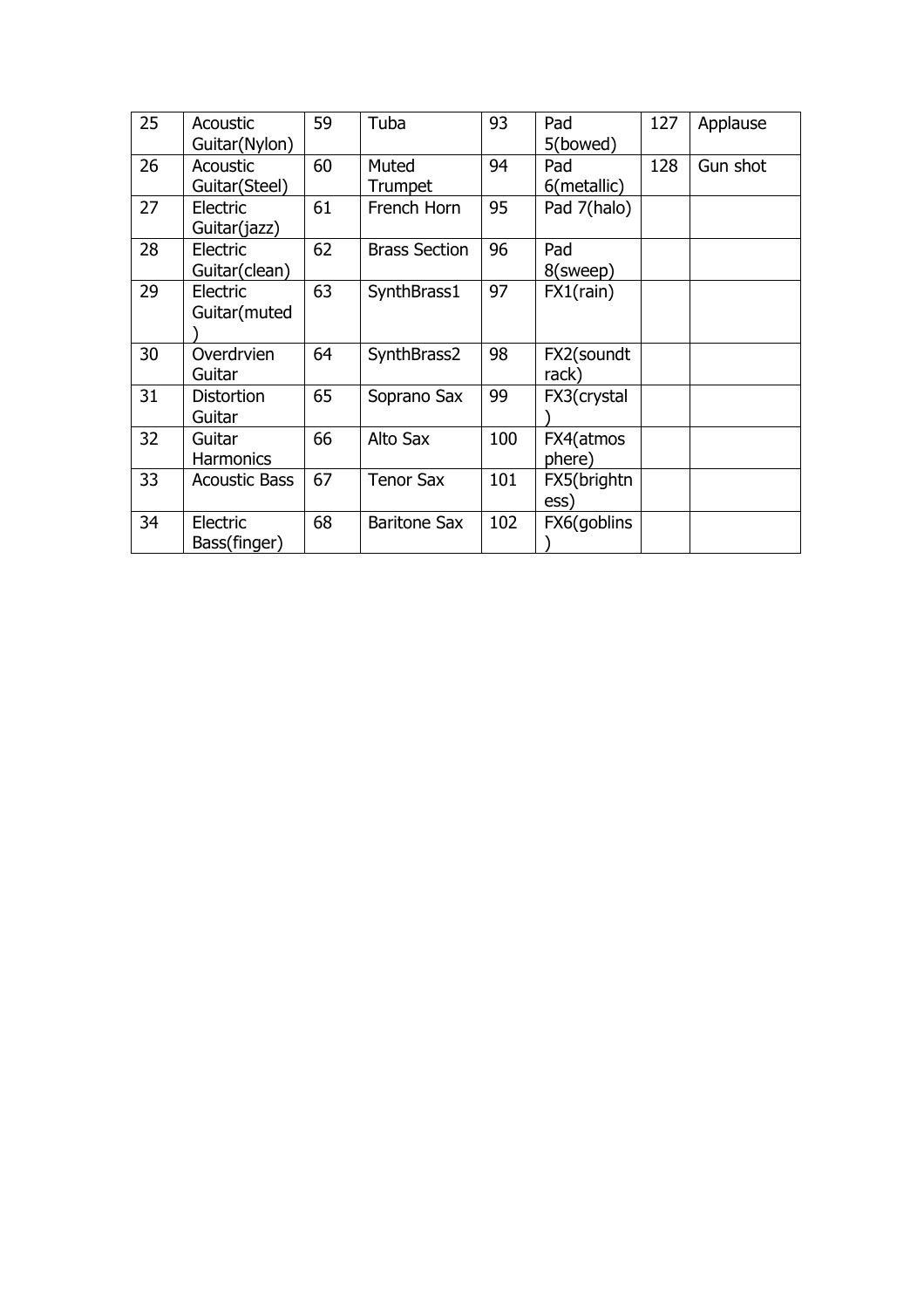# **10 Appendix II. Table of Style**

| <b>NO</b> | <b>Name of Style</b>  | <b>NO</b> | <b>Name of</b>           | <b>NO</b> | <b>Name of</b>            | NO. | <b>Name of</b>               |
|-----------|-----------------------|-----------|--------------------------|-----------|---------------------------|-----|------------------------------|
|           |                       |           | <b>Style</b>             |           | <b>Style</b>              |     | <b>Style</b>                 |
| 01        | Club Pop              | 35        | Pop Waltz                | 69        | Calypso                   | 103 | Disco Party                  |
| 02        | 16 Beat Pop           | 36        | <b>USA March</b>         | 70        | <b>Guad Dance</b>         | 104 | Disco Samba                  |
| 03        | 8 Beat Pop            | 37        | <b>Hully Gully</b>       | 71        | Reggae 12<br><b>Beat</b>  | 105 | UK Pop                       |
| 04        | 8 Beat Soul           | 38        | Tarantella               | 72        | Reggae 16<br><b>Beat</b>  | 106 | Club Dance                   |
| 05        | 8 Beat Rock           | 39        | Limbo Rock               | 73        | Slow Rock 1               | 107 | Modern R &<br>B              |
| 06        | Rap Pop               | 40        | Swing Waltz              | 74        | Slow Rock 2               | 108 | Hip Shuffle                  |
| 07        | Pop Rock              | 41        | Pub Piano                | 75        | Slow Rock 3               | 109 | Charleston                   |
| 08        | 60's Soul             | 42        | Jazz Waltz 1             | 76        | Slow Soul                 | 110 | Disco Pop                    |
| 09        | 70's Soul             | 43        | Jazz Waltz 2             | 77        | 8 Beat Adria              | 111 | Disco Soul                   |
| 10        | Funk                  | 44        | Show Tune                | 78        | Classic Piano             | 112 | Disco Trot                   |
| 11        | 16 Beat Shuffle       | 45        | Polka                    | 79        | Unplugged                 | 113 | Euro Beat                    |
| 12        | Twist                 | 46        | <b>Waltz</b>             | 80        | Pop Ballad                | 114 | Rap                          |
| 13        | <b>British Pop</b>    | 47        | Cha Cha                  | 81        | Pop New Age               | 115 | Rave                         |
| 14        | Hard Rock             | 48        | Rumba                    | 82        | 8 Beat<br>Modern          | 116 | <b>Big Band</b><br>Shuffle 1 |
| 15        | Fusion                | 49        | Jive                     | 83        | Country<br><b>Ballad</b>  | 117 | <b>Big Band</b><br>Shuffle 2 |
| 16        | <b>Funk Shuffle</b>   | 50        | Pasodoble                | 84        | Love Song                 | 118 | <b>Big Band</b><br>Shuffle 3 |
| 17        | <b>Fusion Shuffle</b> | 51        | Samba 1                  | 85        | Modern<br>Country Pop     | 119 | Fast Band 1                  |
| 18        | Rock'n Roll 1         | 52        | Samba 2                  | 86        | Electro Pop               | 120 | Fast Band 2                  |
| 19        | Rock'n Roll 2         | 53        | Schlager<br>Rock 1       | 87        | Acoustic<br><b>Ballad</b> | 121 | Cat Groove                   |
| 20        | Straight Rock         | 54        | Schlager<br>Rock 2       | 88        | Piano Ballad              | 122 | Dixie Jazz                   |
| 21        | Jazz Rock             | 55        | Fox Trot                 | 89        | R & B Ballad              | 123 | Medium Jazz                  |
| 22        | <b>Fast Gospel</b>    | 56        | Viennese<br><b>Waltz</b> | 90        | Rock Ballad               | 124 | Jazz Big Band                |
| 23        | Folk Rock             | 57        | Tango 1                  | 91        | Slow & Easy               | 125 | Jazz Club                    |
| 24        | <b>Rock Billy</b>     | 58        | Tango 2                  | 92        | Analog Ballad             | 126 | Ragtime                      |
| 25        | Rock Boogie           | 59        | Bossanova                | 93        | E Ballad                  | 127 | Country 1                    |
| 26        | Rock Chacha           | 60        | Mambo 1                  | 94        | Techno 1                  | 128 | Country 2                    |
| 27        | <b>Rock Classical</b> | 61        | Mambo 2                  | 95        | Techno 2                  |     |                              |
| 28        | Rock Shuffle          | 62        | <b>Bolero</b>            | 96        | <b>Funky Disco</b>        |     |                              |
| 29        | Rock Pop              | 63        | Cumbia                   | 97        | Saturday<br>Night         |     |                              |
| 30        | Ober Polka            | 64        | Latin Rock               | 98        | Club Latin                |     |                              |
| 31        | Polka Pop             | 65        | Disco Latin              | 99        | <b>Disco</b><br>Chocolate |     |                              |
| 32        | <b>Blue Grass</b>     | 66        | Tijuana                  | 100       | Disco Fox                 |     |                              |
| 33        | <b>Blue Grass 2</b>   | 67        | Reggae                   | 101       | Disco Funk                |     |                              |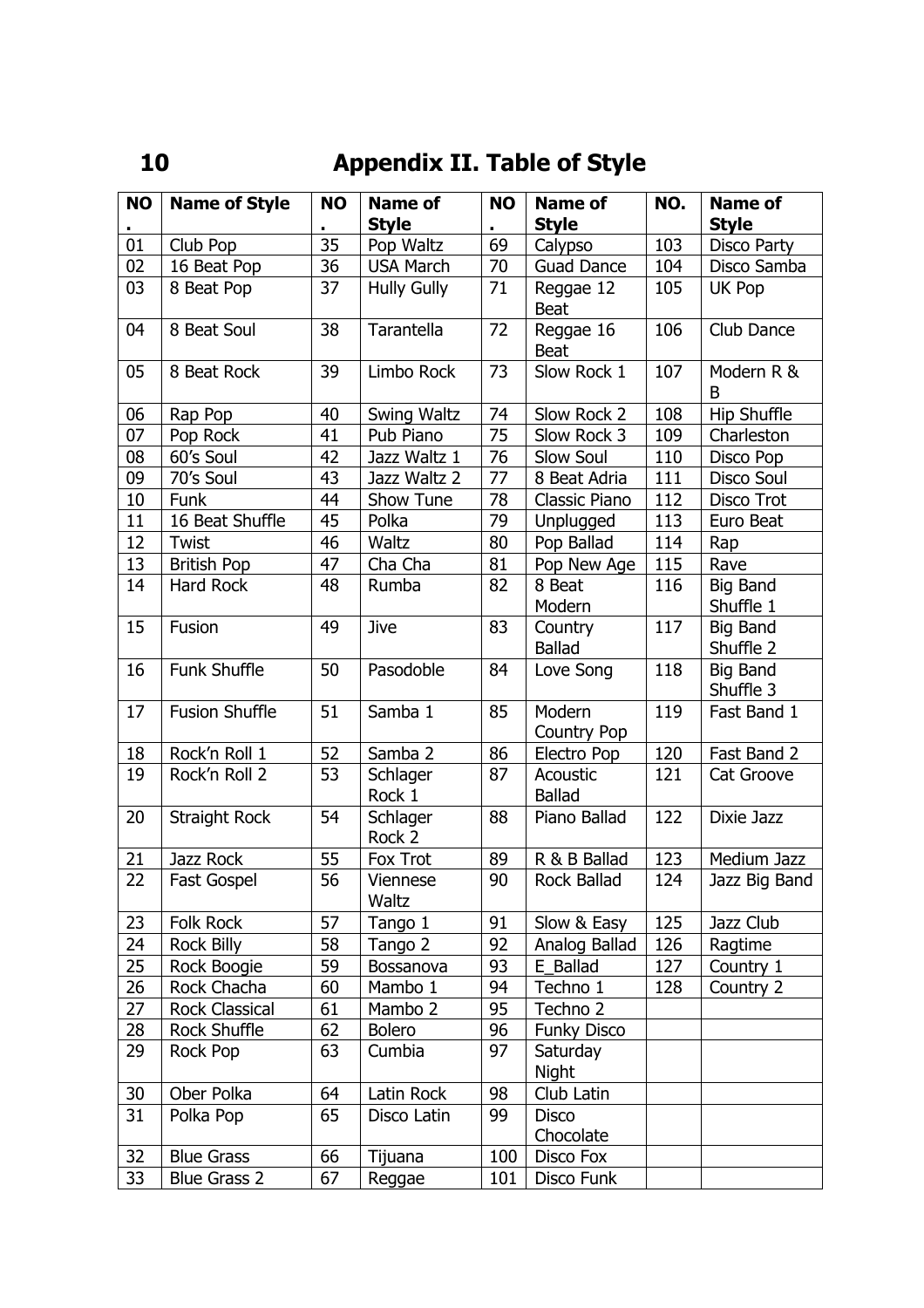| - 34<br>. . | $-0.00$<br>וור | --<br>68 | . | TUL | dande<br>$- - - -$<br>ш<br>idrius |  |  |
|-------------|----------------|----------|---|-----|-----------------------------------|--|--|
|-------------|----------------|----------|---|-----|-----------------------------------|--|--|

# **11 Appendix III. Table of Demo Song**

| NO. | <b>Code of song</b>  | NO. | Code of song        |
|-----|----------------------|-----|---------------------|
| 01  | <b>Turkish March</b> | 07  | The Song Of Season  |
| 02  | Impromptu            | 08  | Serenade            |
| 03  | <b>Red River</b>     | 09  | Lieder              |
| 04  | Oh Susanna           | 10  | Katyusha            |
| 05  | American Patrol      | 11  | Espano              |
| 06  | Haw-Tree             | 1つ  | Mozart Piano Sonata |

# **Appendix IV.Trouble Shooting**

| Accompanying a little noise in turning<br>Normal phenomenon. please do not<br>ON/OFF power<br>worry.<br>Check whether volume control key is at<br>After turning on power, press keyboard |
|------------------------------------------------------------------------------------------------------------------------------------------------------------------------------------------|
|                                                                                                                                                                                          |
|                                                                                                                                                                                          |
|                                                                                                                                                                                          |
| but no sound can be emitted<br>proper position or headphone jack is held                                                                                                                 |
| by other equipment to break off built-in                                                                                                                                                 |
| speaker system.                                                                                                                                                                          |
| Distorted or discontinued sound, or even<br>Using unqualified AC adapter or low                                                                                                          |
| system halted.<br>batteries. Please use the AC adapter                                                                                                                                   |
| provided with this electronic piano or                                                                                                                                                   |
| replace batteries.                                                                                                                                                                       |
| The note and its tone for a same voice<br>This is normal phenomenon caused by                                                                                                            |
| are a little different.<br>different voice sampling diapason.                                                                                                                            |
| When using Sustain function, some tones<br>This is normal phenomenon since the                                                                                                           |
| sustain setting of different tones are set<br>have long sustain but some have short                                                                                                      |
| to optimum lengths.<br>sustain.                                                                                                                                                          |
| Check whether volume control and<br>Abnormal in volume or accompaniment                                                                                                                  |
| volume<br>accompaniment volume control are in                                                                                                                                            |
| proper setting.                                                                                                                                                                          |
| Check whether Single chord or Finger<br>In SYNC status, auto accompaniment                                                                                                               |
| does not work.<br>chord is set, now pressing a note at left-                                                                                                                             |
| hand keyboard area(19 keys in the left of                                                                                                                                                |
| keyboard)                                                                                                                                                                                |
| When using AC adapter, the electronic<br>Check whether power socket is                                                                                                                   |
| piano does not emit sound after start up<br>energized, AC adapter is well plugged,                                                                                                       |
| and indicating LED does not light up.<br>poor connection of power socket of                                                                                                              |
| inadequate power voltage.<br>Check whether the parameter of                                                                                                                              |
| The pitch of note is not correct.<br>Transpose is "00".                                                                                                                                  |
|                                                                                                                                                                                          |
| When using mobile phone, the electronic<br>Mobile phone can disturb the electronic<br>piano will emit noise.<br>piano. To avoid the noise, turn off mobile                               |
| phone or use it far away.                                                                                                                                                                |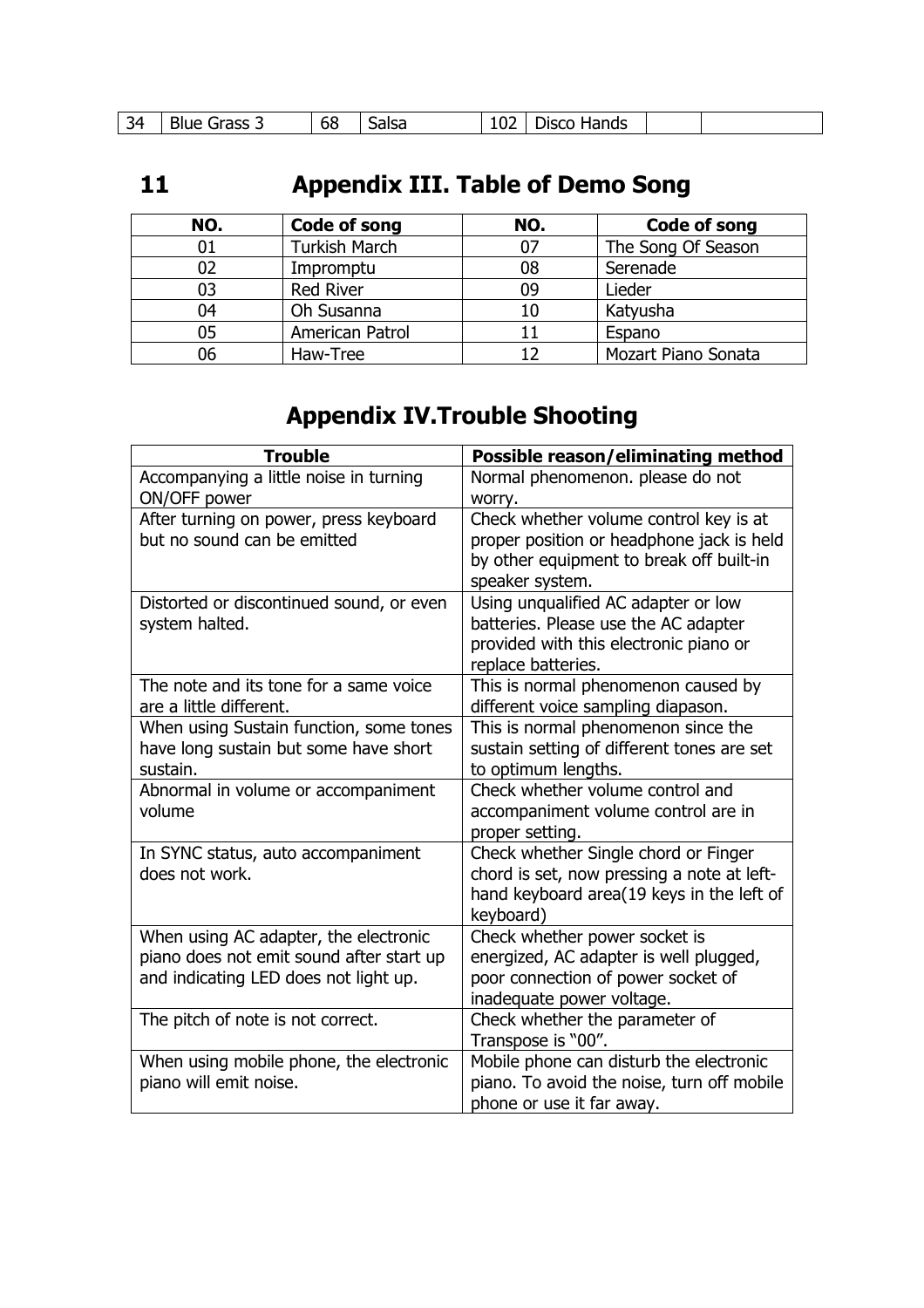# **Appendix V. Technical Specifications 12**

## ■**Standard**

GB8898-2011、GB13837-2012、GB17625.1-2012

# ■**Display**

LED display

## ■**Tone**

128 voice

## ■**Style**

128 auto accompaniments

### ■**Demo song**

12 demo songs

## ■**Effect control**

Touch, Split, Dual, Sustain, Vibrato, Metronome, Data wheel

# ■**Recording and program**

Record, Play

# ■**Intelligent guide**

Lesson 1,Lesson 2

## ■**Accompaniment control**

Start/Stop, Sync, Fill-in, Intro/Ending

## ■**chord control**

Single finger, Finger chord, Chord clrae

# ■**Other control**

Power Switch, Master Volume, Accompaniment Volume ,Tempo, Chord Volume

## ■**External port**

Head phone ,Line Out ,Sustain Pedal